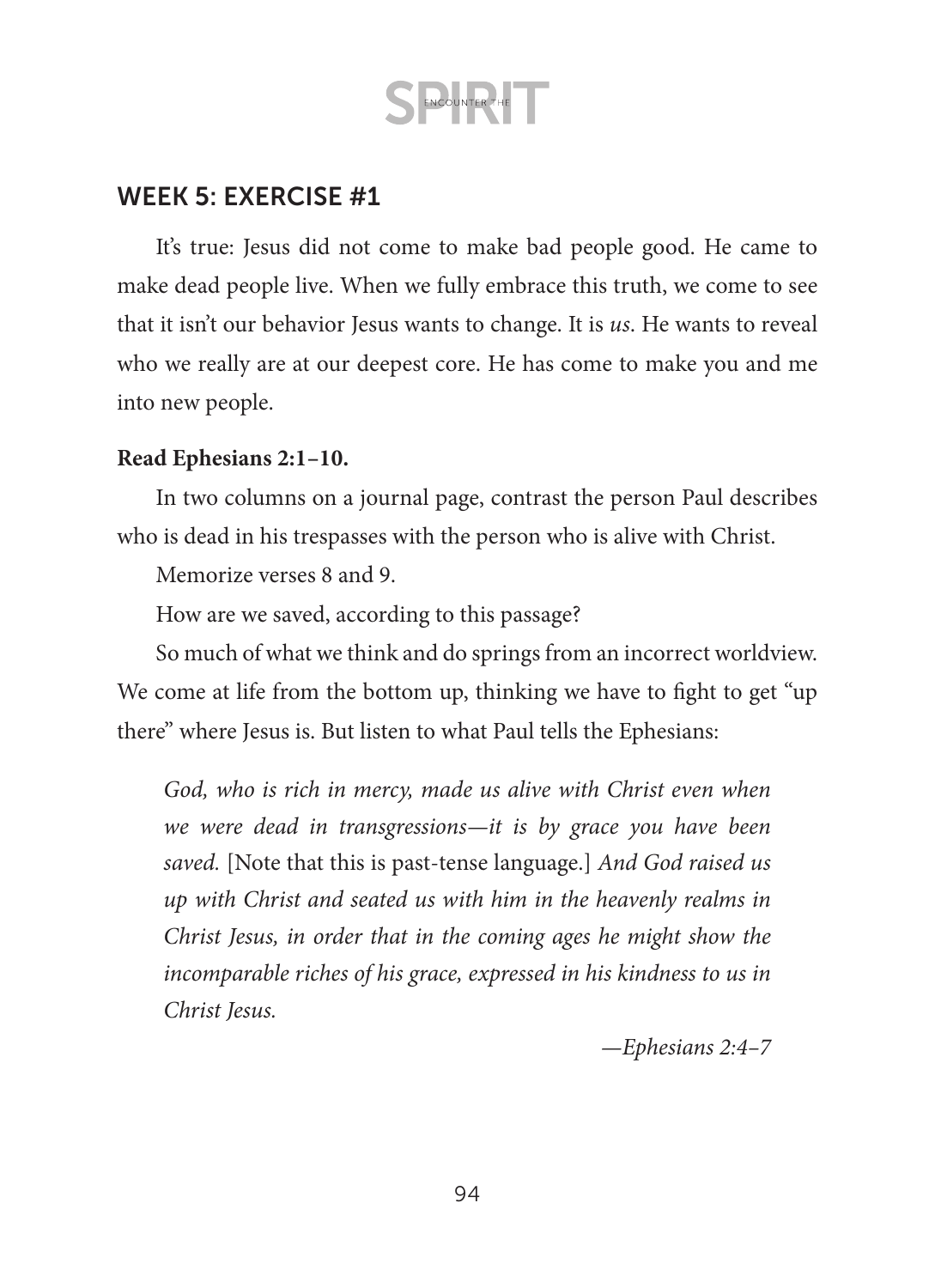Folks, experientially, this is possibly the most important principle in Christianity because we cannot get where we want to go until we understand this: in some quite mysterious but real way, we are *already* seated with Christ in the heavenly realm.

Dr. Steve Seamands of Asbury Theological Seminary was the first to introduce me to this principle, and it only took me about ten years to grasp it. I have *already* been given a seat in the heavenly realm, and I am welcome to come at life from that perspective! It is like the difference between being tossed in the ring alone with a heavyweight boxer and being seated in the bleachers surrounded by bodyguards. We have been given this secure place from which to experience life, and it ought to change the way we view . . . *everything*.

Hear me: in Christ, you are *already* loved, you are *already* accepted, you are *already* forgiven, you are *already* justified. Paul says, "God [has already] raised us up with Christ and seated us with him in the heavenly realms in Christ Jesus, in order that in the coming ages he might show the incomparable riches of his grace, expressed in his kindness to us in Christ Jesus."

Three or four years after I left seminary, I found myself in a spiritually dry place. This wasn't the first time I'd been in that place, but it seemed like the driest. I really questioned whether I was filled with the Holy Spirit. I'd prayed for it, but to be honest, this had been an ongoing fear of mine for years—that somehow a secret code had been passed out in seminary and I had missed it. After all, I didn't fall down, my prayers were all in English, and my productivity seemed average.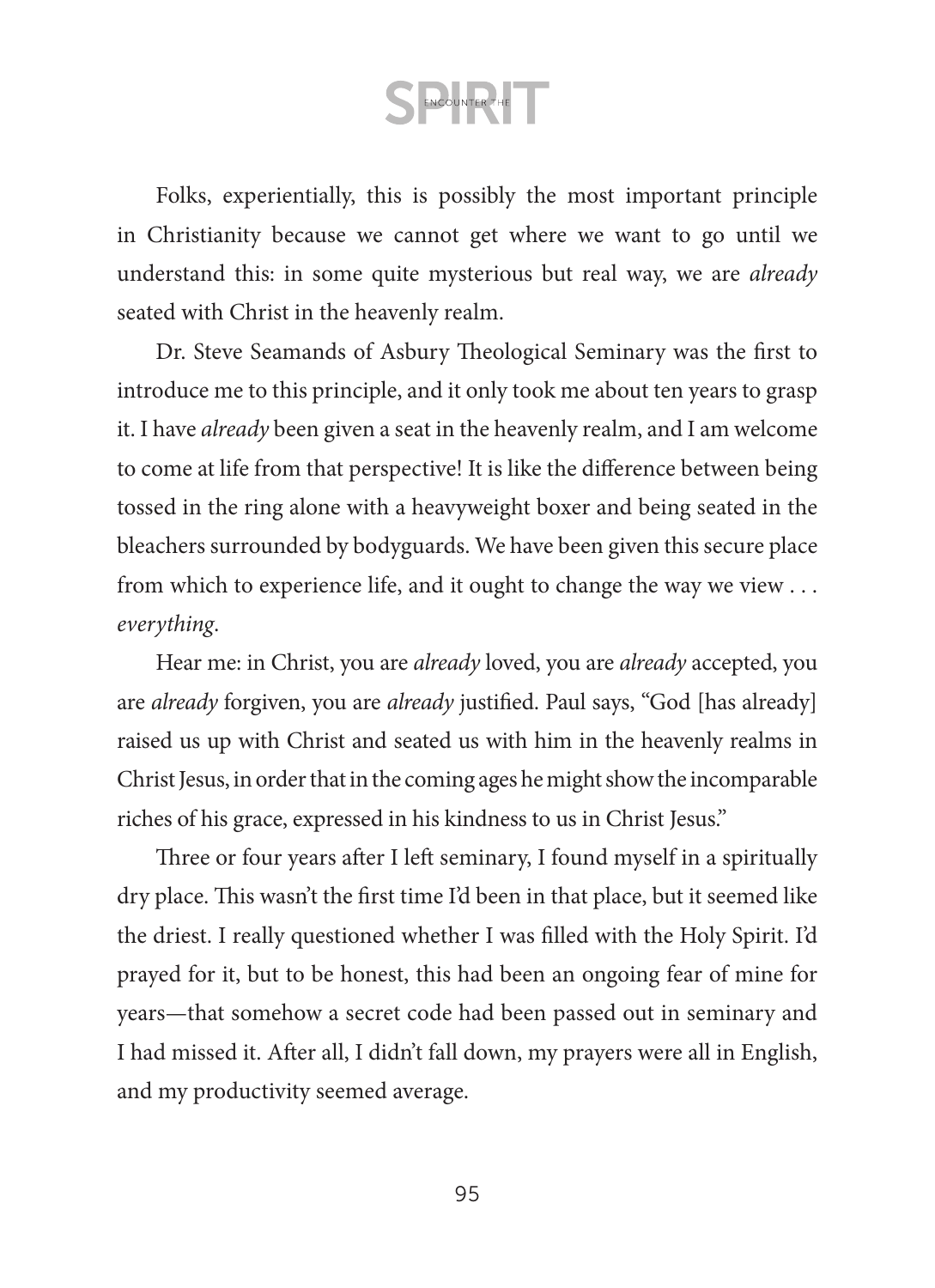This lack of peace led me to call an evangelist friend of mine, Reverend Tom Atkins. I still remember how he approached our conversation. I began by telling him I wasn't convinced I was filled with the Spirit. He responded with great surprise. "What do you *mean*?" he asked. It was almost as if he was asking why I didn't think I'm female, or human. Tom understood that if you've asked God to fill you with the Holy Spirit, *God will fill you with the Holy Spirit.* This is a scriptural promise. If we who are evil know how to give good gifts to our children, how much more will God give the Holy Spirit to those who ask?

Tom said, "I'm going to pray with you, and then when you walk out of here, I don't care how you *feel*. I want you to walk in the Spirit." So I did.

Tom challenged me to begin walking in the Spirit as an act of obedience. He challenged me to change my worldview, to begin seeing the world less and less from the ground up and more and more from the kingdom down. After all, I am already seated in the heavenlies! And this is the best seat in the house!

How do you suppose your perspective on life would change if you were able to grasp the profound truth that you are already seated in the heavenly realm with Christ?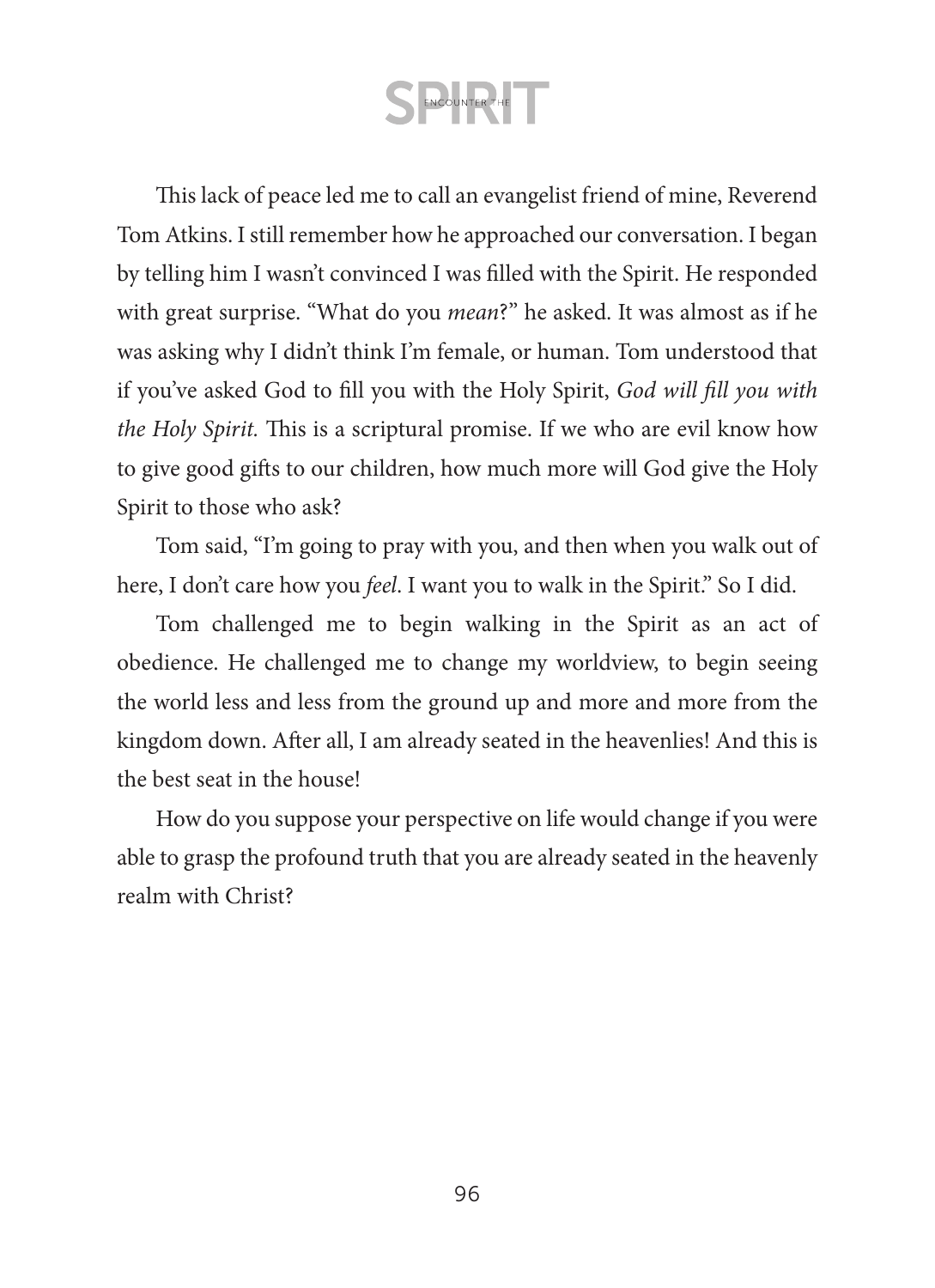#### **Read Isaiah 43:19–21.**

Circle or underline every reference to water in this passage.What does the image of water teach you about what God wants for His people?

What does this passage promise?

What is the end result of God's work, according to verse 21?

What I hope you are hearing is this: God wants to do a new thing in your life.

> *See, I am doing a new thing! Now it springs up; do you not perceive it? I am making a way in the wilderness and streams in the wasteland. (v. 19)*

That time has come. Jesus wants to make a river run through the wasteland of your life because when the Spirit flows, people get filled and get healed and get sober and get straight and their wastelands get soaked. And when all that happens, we declare His praise!

God wants to do a new thing in your life. Do you not perceive that?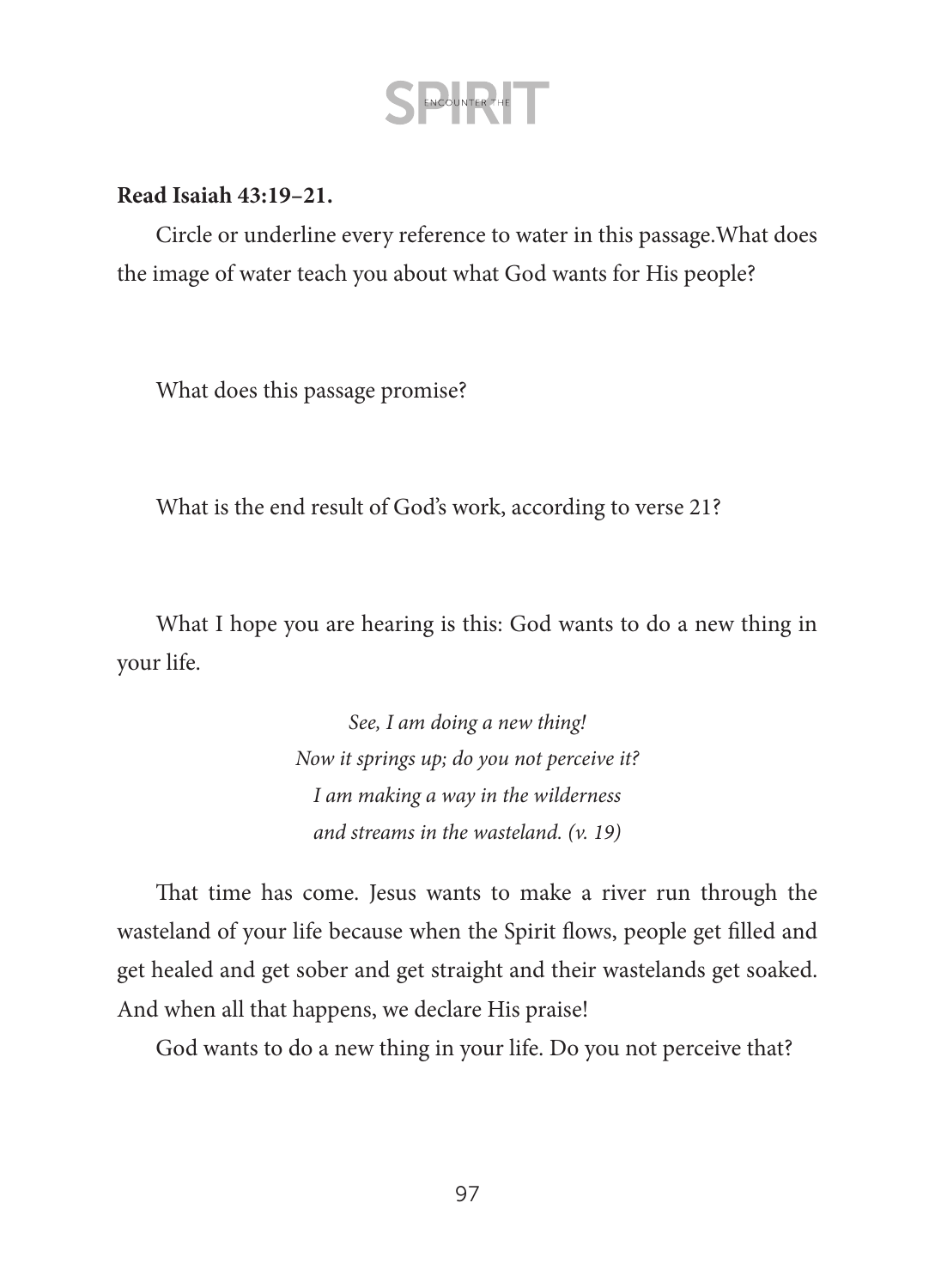### **Encounter**

Isaiah 43:19–21 is a beautiful picture of hope and healing. Read through this passage again, and journal your reflections. Let the following questions inspire your thoughts:

Why is it difficult to imagine a lush garden when faced with a desert? What is the desert or wasteland in your life?

What would a stream through your desert look like?

How would it change the landscape of your situation?

What is the Spirit whispering to you about your relationship to Him?

Why does God choose to dramatically change the landscape we are in instead of relocating us to a new place?

What new thing is God doing in your life? Or what new thing do you think He'd like to do, if you allow?

I invite you to end this time of reflection with this traditional prayer to the Holy Spirit:

> *Come Holy Spirit, fill the hearts of Your faithful, kindle in them the fire of Your love. Send forth Your Spirit and they shall be created. And You shall renew the face of the earth. Amen.10*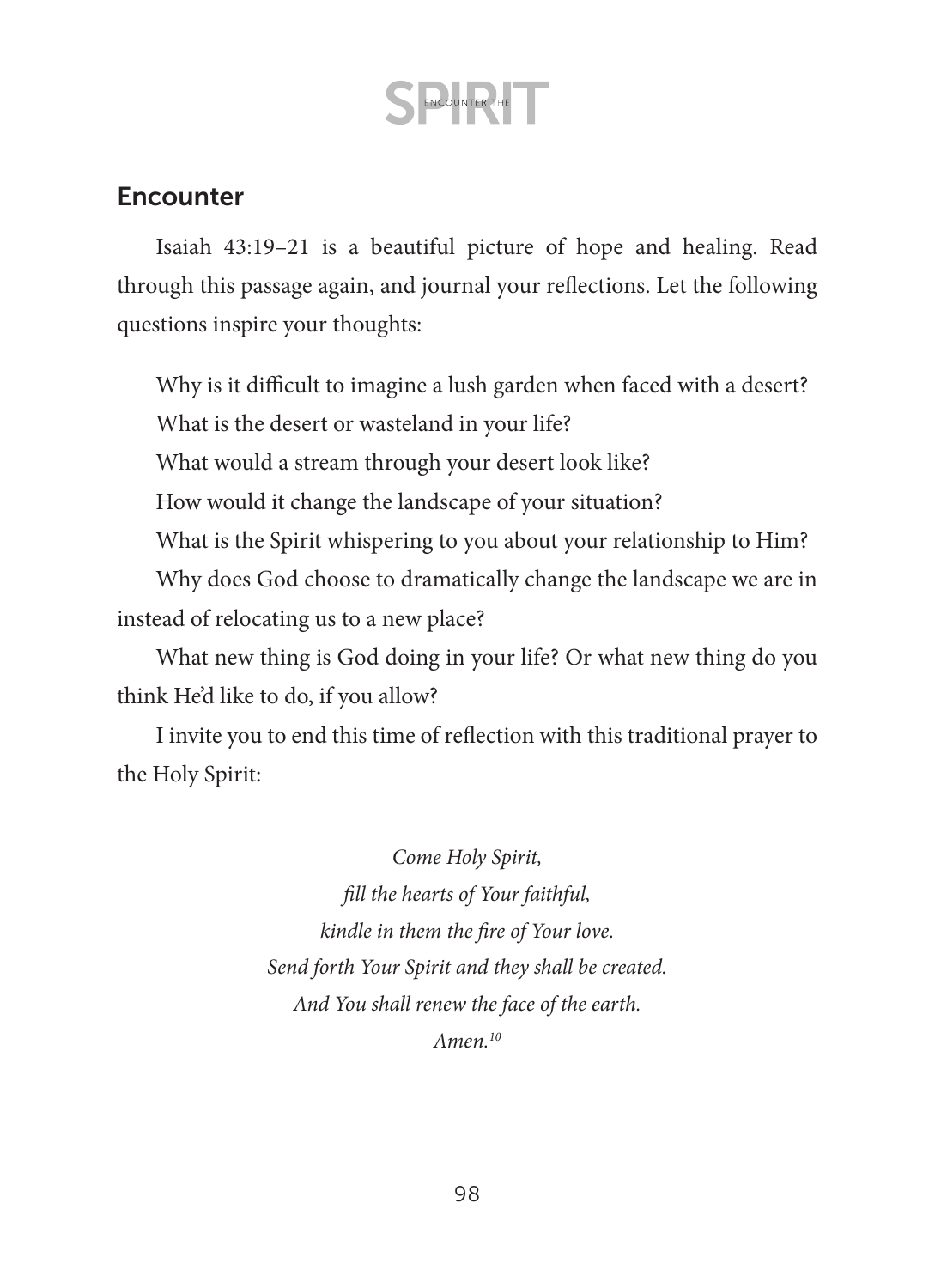### WEEK 5: EXERCISE #2

#### **Read John 3:19–21.**

Compare light and dark in this passage. What does John teach us here about human nature?

What do you learn about yourself from this passage?

According to John, what do I have to do in order to live in the light?

Chonda Pierce, a Christian comedian, tells the story of how Adam and Eve came to confront their own sin in such a beautiful, grace-filled way.<sup>11</sup> Before they sinned or ever talked to that serpent, the Bible says they were naked and unashamed. There was no sense of judgment or condemnation. No fear of rejection. No shame. Then came the temptation of Satan to be something they were not, then that terrible fall from grace. That's when a human first saw himself, saw herself, as somehow not good enough. Their response to that sense of inadequacy was to clothe themselves. Those fig leaves were their weak attempt to fix a broken spirit. It must have broken the Father's heart to see His beautiful children experience such shame, such dis-grace.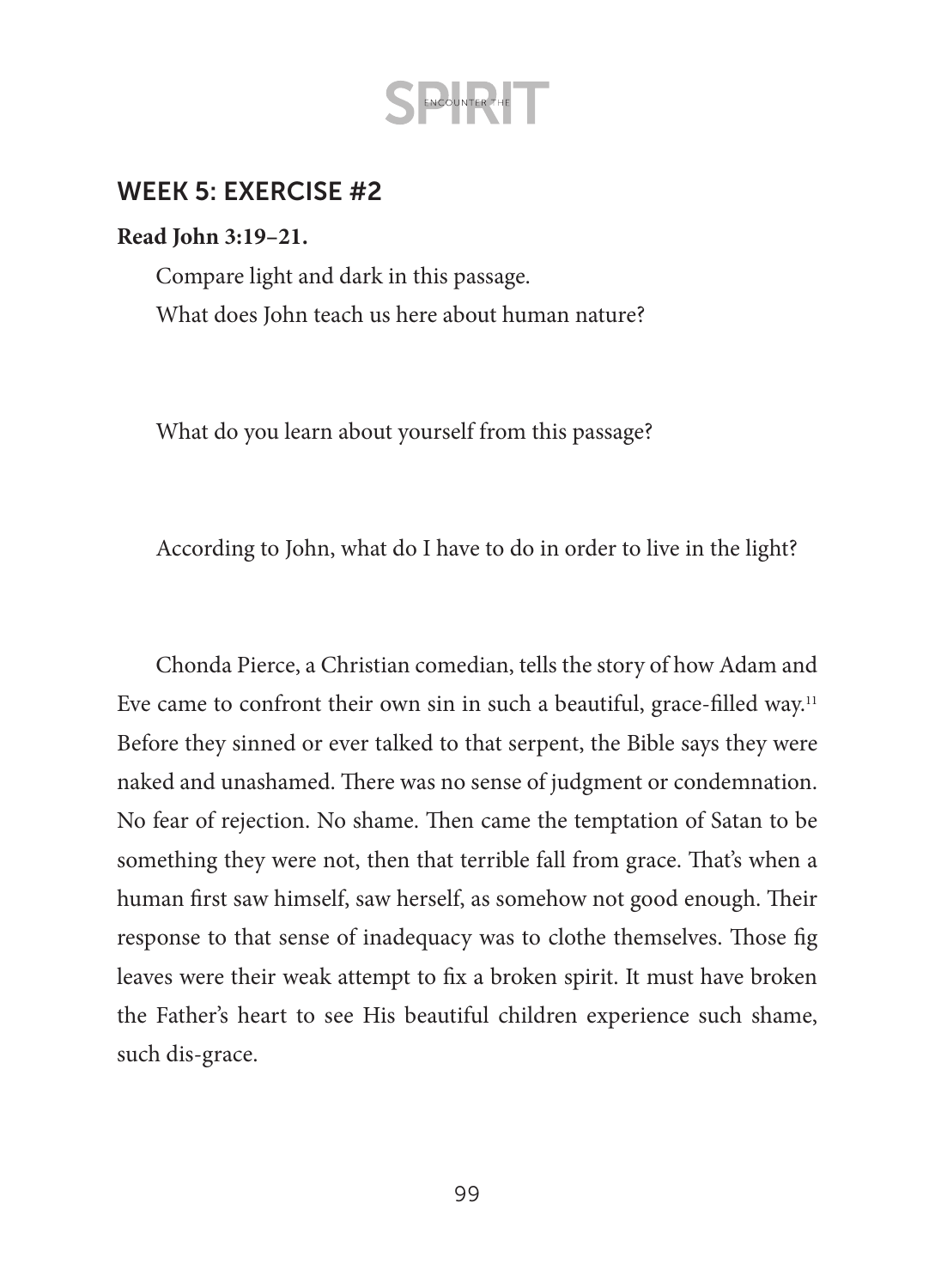After the fall, God went looking for them in the garden. Because they were covered, He asked, "Where are you?" Adam and Eve answered, "We were afraid because we were naked, and so we hid ourselves." In God's reply, you can hear the grief of the Father. "Who told you that you were naked? Who told you that you had something to be ashamed of? Who spoke that word into your life? Because *that* word is a lie." And *that* word is the very word our Jesus has come to heal. Jesus came to heal *that* word of dis-grace, a lie someone along the way has spoken into our lives to make us feel ashamed. God came to heal that word.

What does this have to do with the Holy Spirit? The work of the Spirit is to bring into the light anything in us that separates us from the heart of the Father. The Holy Spirit is that voice within that helps us know right from wrong. And it is the voice that reveals to us those areas of dis-grace that are crying out for healing. The Holy Spirit pours light into darkness, healing both sin and wounds.

Baptism in the Spirit is about everything that baptism with water is about. It is about cleansing and restoring and getting our lives in line with our created purpose.

What is that word over your life that God needs to heal so you can soak in His Spirit?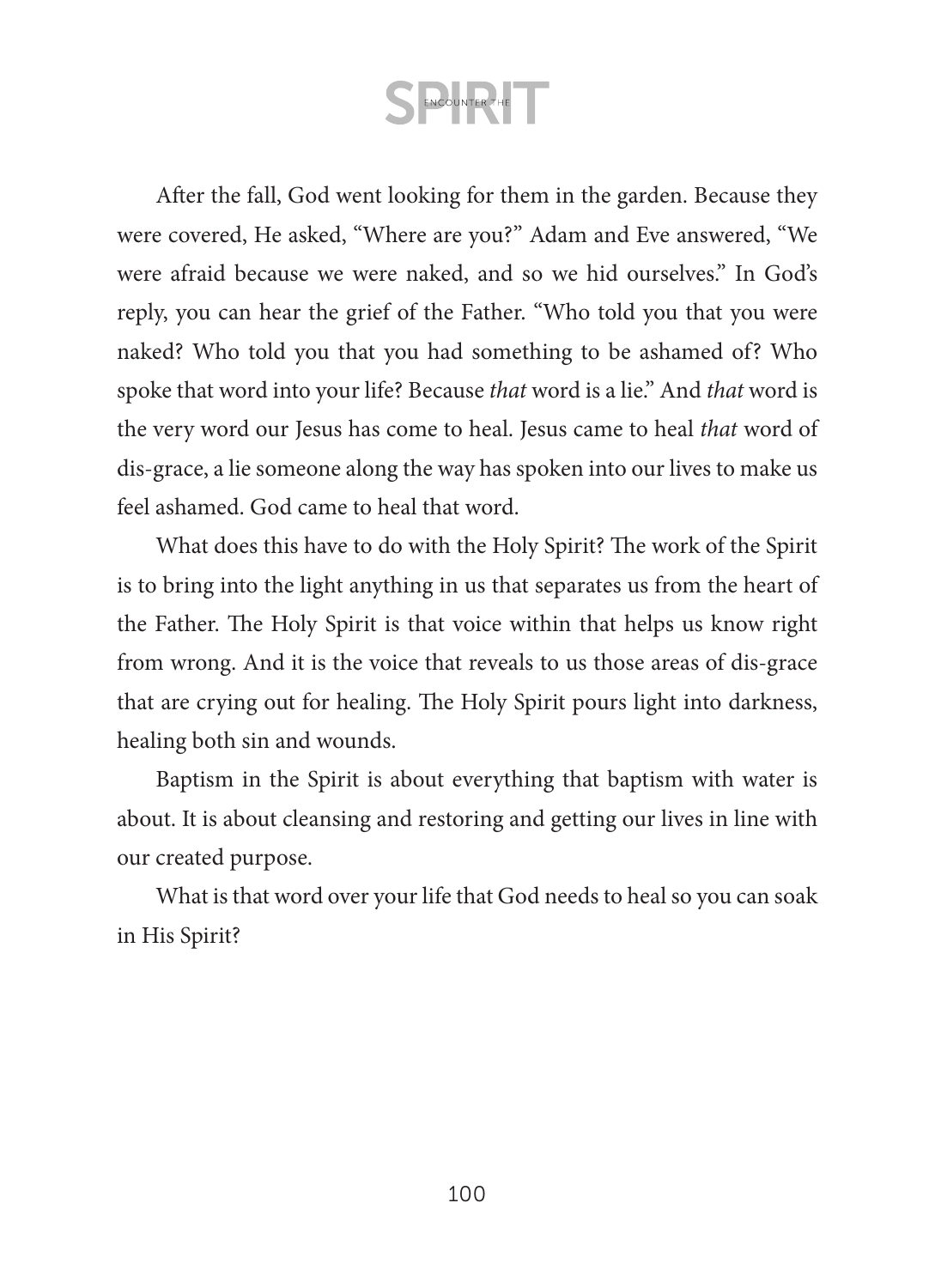### **Encounter**

### *But whoever lives by the truth comes into the light —John 3:21*

One of the best gifts of the Holy Spirit is the voice He brings into our lives to help us live more freely.

Do you know that voice yet?

Have you heard it within?

When we invite Him in, the Holy Spirit will lead us and be our teacher and speak things into our lives that no human is going to be able to say. Learning His voice is important.

This is important, too: the voice of the Spirit convicts us of sin but doesn't speak shame. When we've sinned, we are guilty, and our sense of guilt reminds us we've done something wrong that needs to be confessed. Guilt says we've *done* wrong; shame says we *are* wrong. If you're hearing the voice of shame, that is not the voice of God. If you have that sick feeling of disgrace and you can't point to a specific sin in your life, that's probably the voice of the enemy trying to derail you. Shame tells us the lie that our brokenness will keep those who know who we really are from loving or accepting us. Shame wants to keep us hiding in the dark far away from Jesus.

Use this encounter with the Spirit to journal about that inner voice.

What is the Holy Spirit teaching you right now about the things in your life that need to be brought into the light?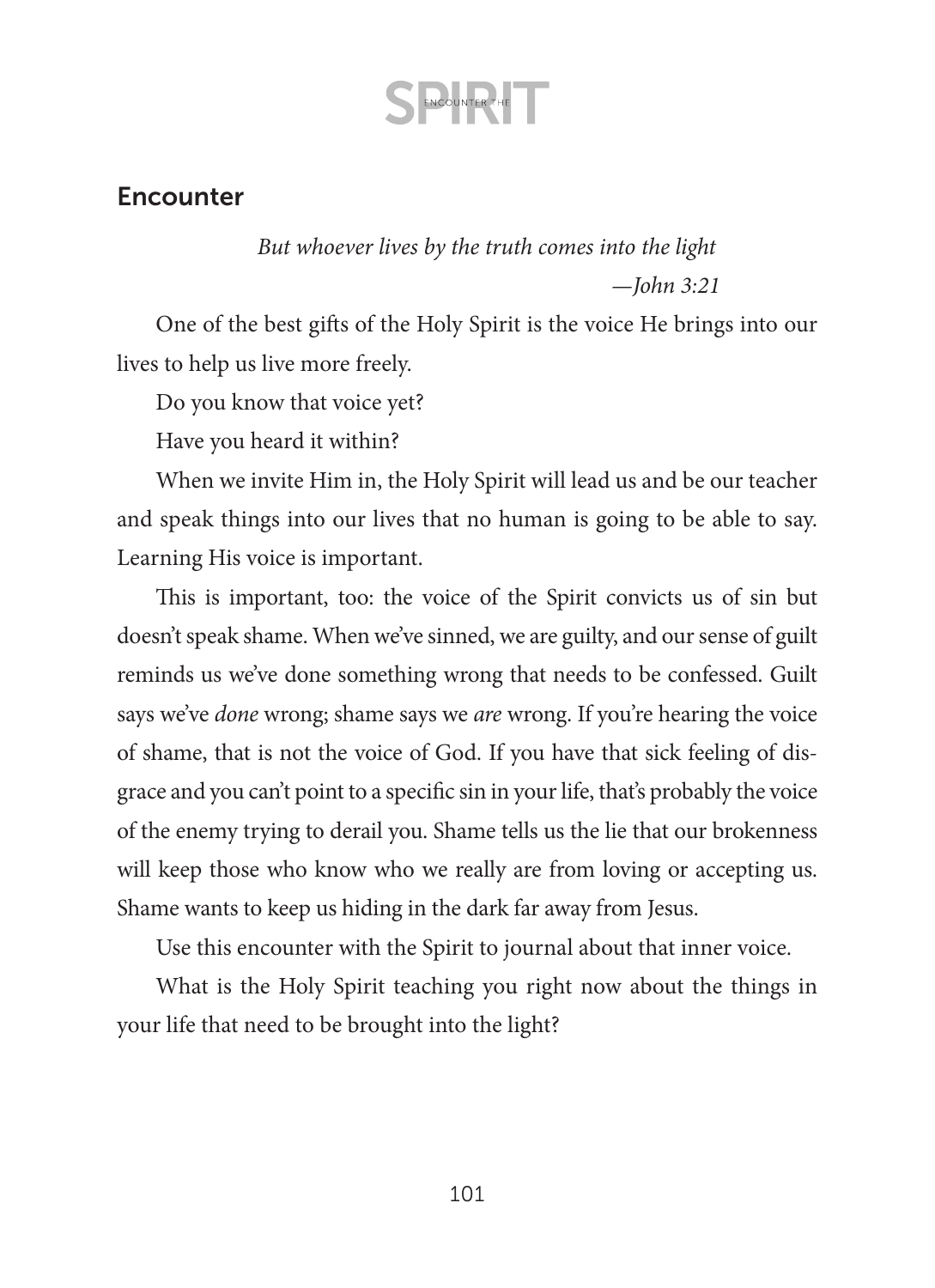What do you imagine healing looks like in this area?

What would be a good first step for you?

Where in your life are you experiencing feelings of shame? Where are you hearing quiet voices that condemn you, not for what you've done, but for who you are?

Will you reject those voices right now?

As you close this time of reflection and prayer, I want to invite you to take hold of grace and reject shame. The following confession, from Lewis B. Smedes' book *Shame and Grace*, is worth making as we continue on this encounter with the Spirit.<sup>12</sup>

Will you speak aloud the following confession of faith?

*I believe that the only self I need to measure up to is the self my Maker meant me to be.*

- *I believe that I am accepted by the grace of God, and it has nothing to do with whether or not I deserve it.*
- *I believe that I am accepted along with my shadows and the mix of good and bad I breed in them.*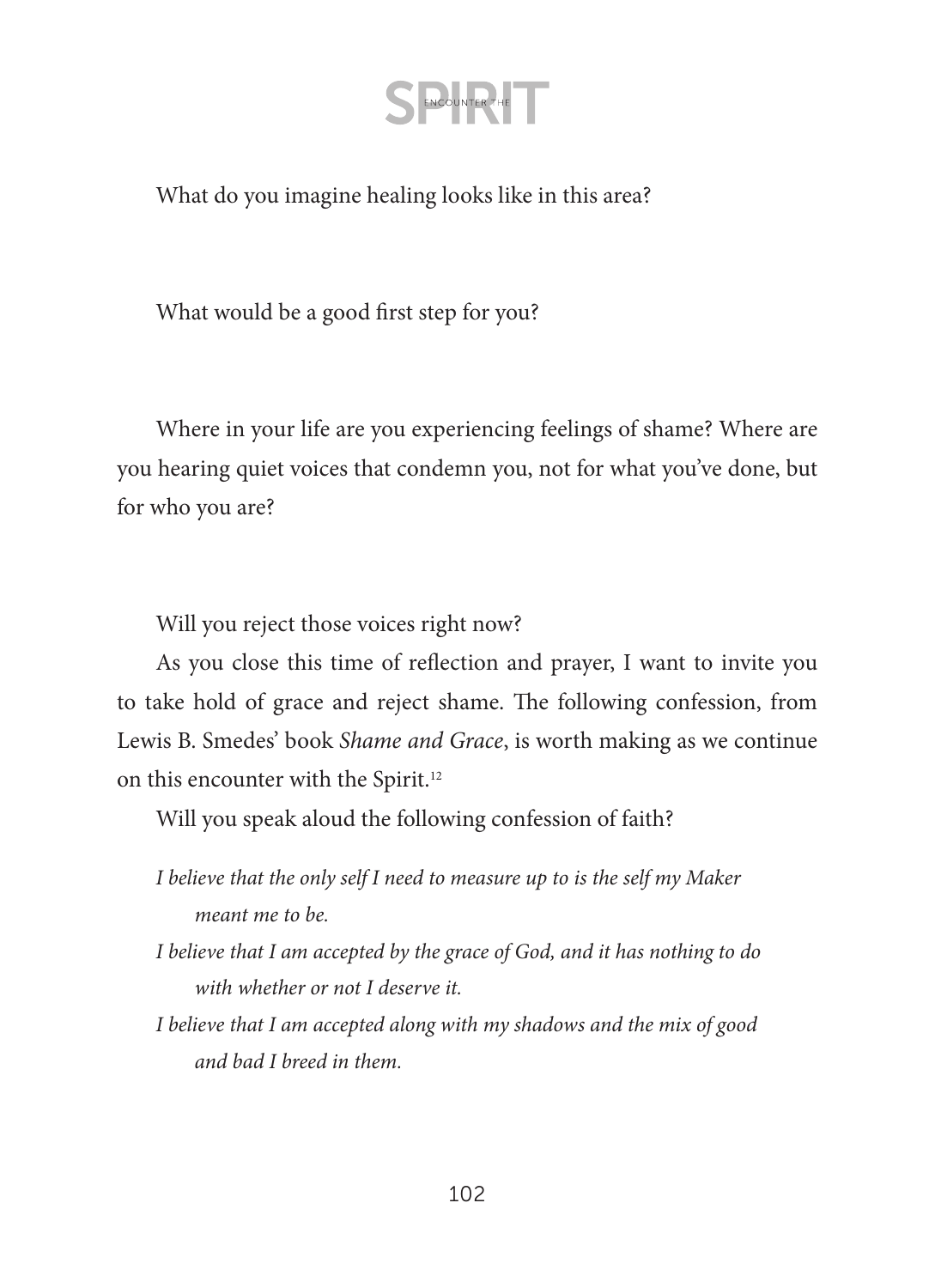*I believe I am worthy to be accepted.*

- *I believe grace has set me free to accept myself totally, and without conditions, though I do not approve of everything I accept.*
- *I believe nothing I deserve to be ashamed of will ever make me unacceptable to God.*
- *I believe I can forgive anyone who has ever infected me with shame I do not deserve.*
- *I believe I may forgive myself for anything that I have ever done to shame myself or another person.*
- *I am gratefully proud of being who I am and what I shall be.*
- *I believe that the grace of God heals the shame I do not deserve and heals the shame I do.*
- *I believe grace is the best thing in the world.*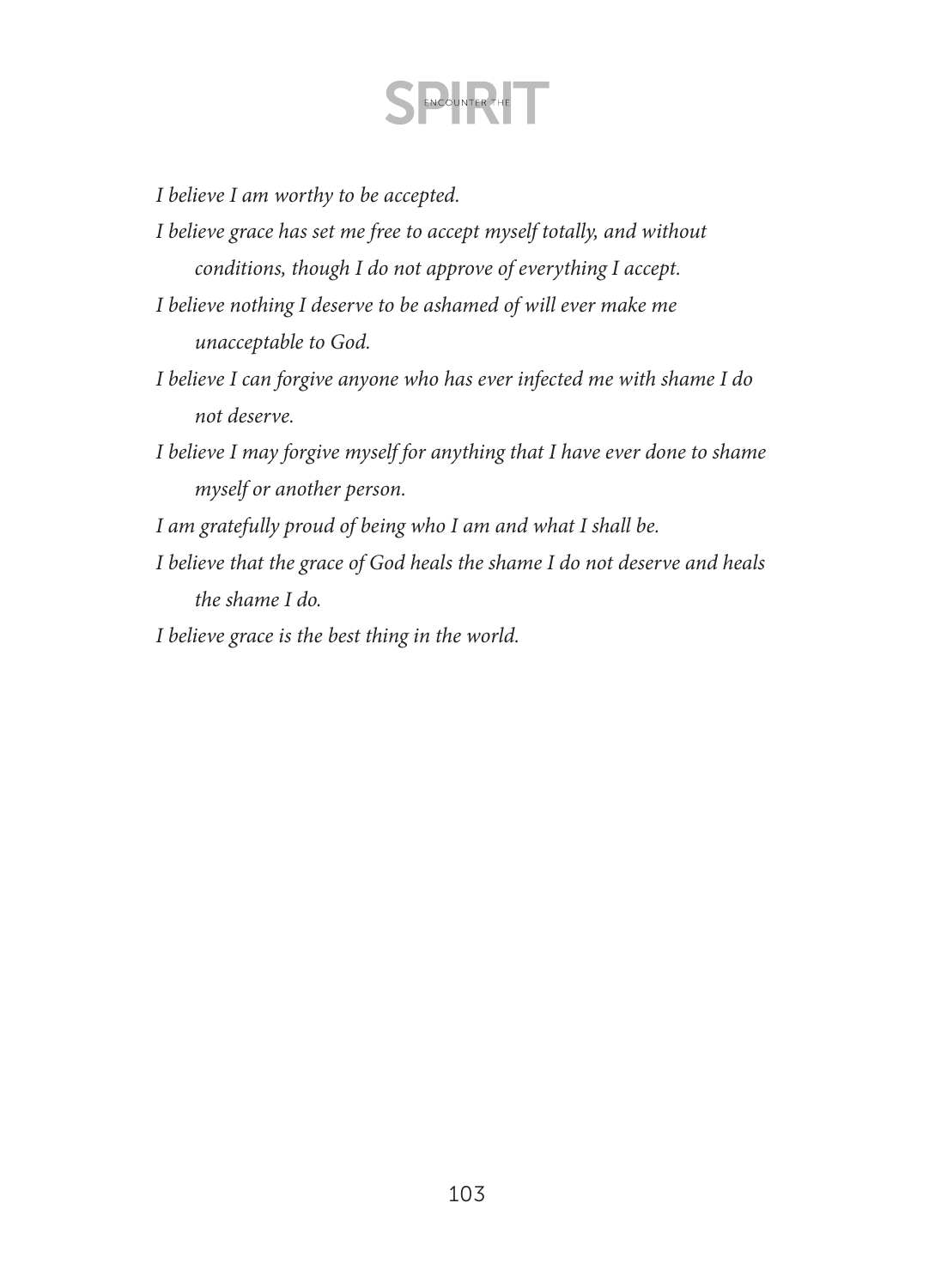### WEEK 5: EXERCISE #3

One summer, the women of our church hosted an in-town mission trip. Every day, we visited a different mission location and served in whatever way we could. The last day, we worked in the home of an elderly woman who lives in some of the worst oppression I've experienced. She lives alone. It was evident that she was dealing with some mental illness, but she had a beautiful, sweet spirit and a great strength that allowed her to keep pressing on. She didn't walk and spent most of her time in a wheelchair, which, understandably, limited what she could do around the house.

The house was condemnable. It needed more work than we could possibly have completed in a day. We went there, we thought, to wash her dishes and clean her stove and do what we could to fix up her kitchen. But by the end of the day, it was clear to all of us that we weren't really there to clean a kitchen. We were there to encounter the Spirit.

One of our team members, a nurse, decided to clean the bathtub and offer this woman a bath. The woman said it had been a long time since she'd had one, so she was thrilled by the offer. We lowered her gently down into the tub and gave her time for a long soak. Clearly, it was medicine for her soul. I've never heard such beautiful singing as I did from that bathroom while she was in there*.* She sang, "Near the cross, near the cross, be my glory ever . . ." and then, "Jesus loves me, this I know . . ."

When they helped her out of the tub and back into her chair, I have never heard such great laughter. It came from deep within her; it was glorious. It had been so long since she'd had a bath that she forgot how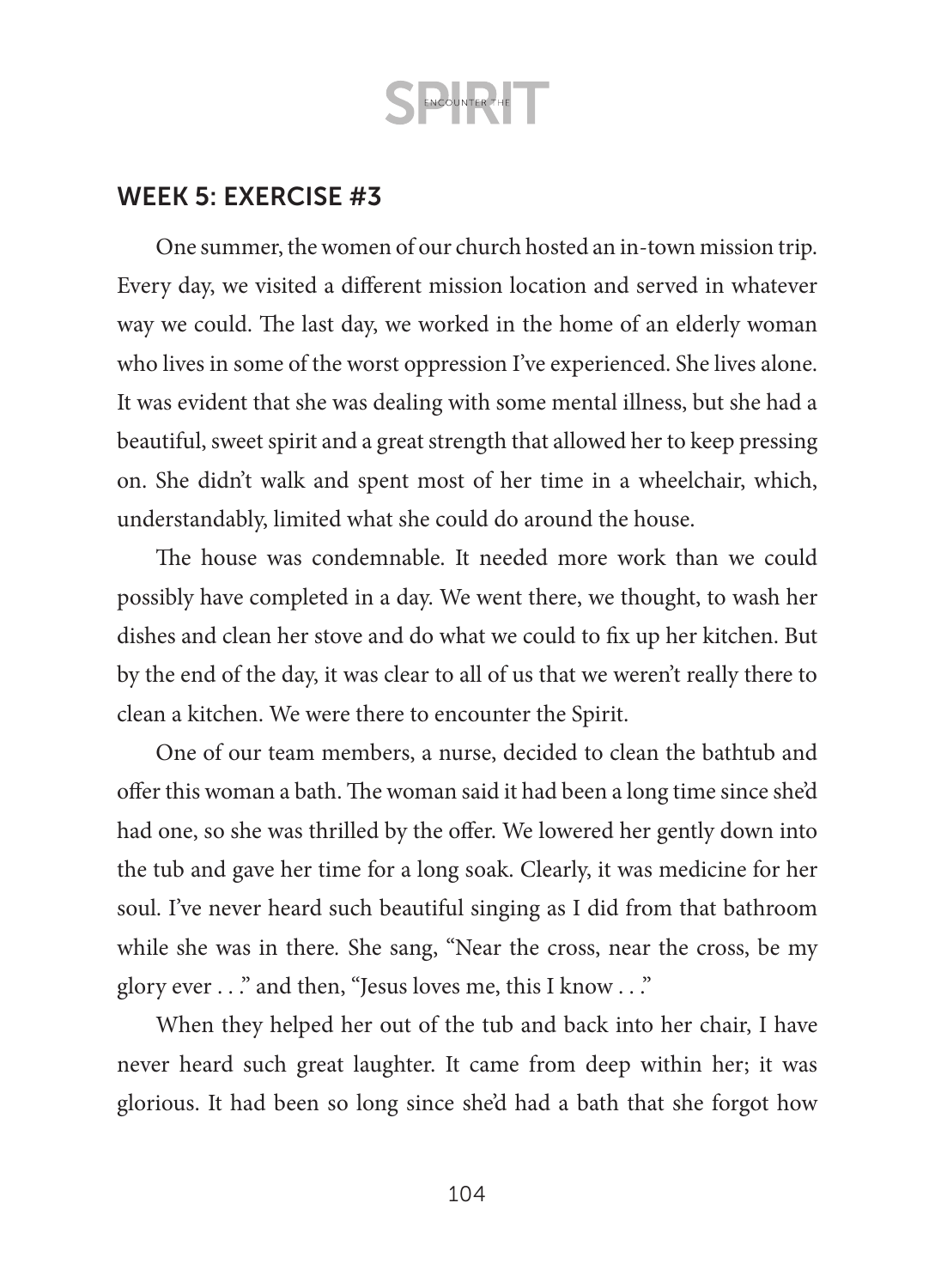good it could be. She reveled in this experience. At the end of the day, we prayed together, and when she prayed, I felt the unmistakable presence of the Holy Spirit. We were bathed in it.

I wonder: How long has it been, spiritually speaking, since you've had that kind of bath? Maybe you've never let yourself go there. Maybe, as Adam and Eve, you've spent all your energy trying to cover yourself instead of letting the Father bathe you. Maybe you've been sitting alone in your own shame for so long that you've forgotten there are options. Have you forgotten that the same Holy Spirit who poured out rivers of blessing over Jesus as He bathed in the Jordan stands ready to pour out rivers of blessing over you? Have you yet received the River that wants to run through your desert?

#### **Read John 7:37–39. Then reread Isaiah 43:19–21.**

Underline or circle all the words relating to water. Who does John say Jesus is talking about in this passage?

Compare these two passages. What do these two passages together teach you about the work of the Holy Spirit?

We've said already that baptism in the Spirit is about everything that baptism with water is about. It is about cleansing and restoring and getting our lives in line with our created purpose. But I think we can get so used to life *without* that we forget just how glorious life *with* can be. We get so used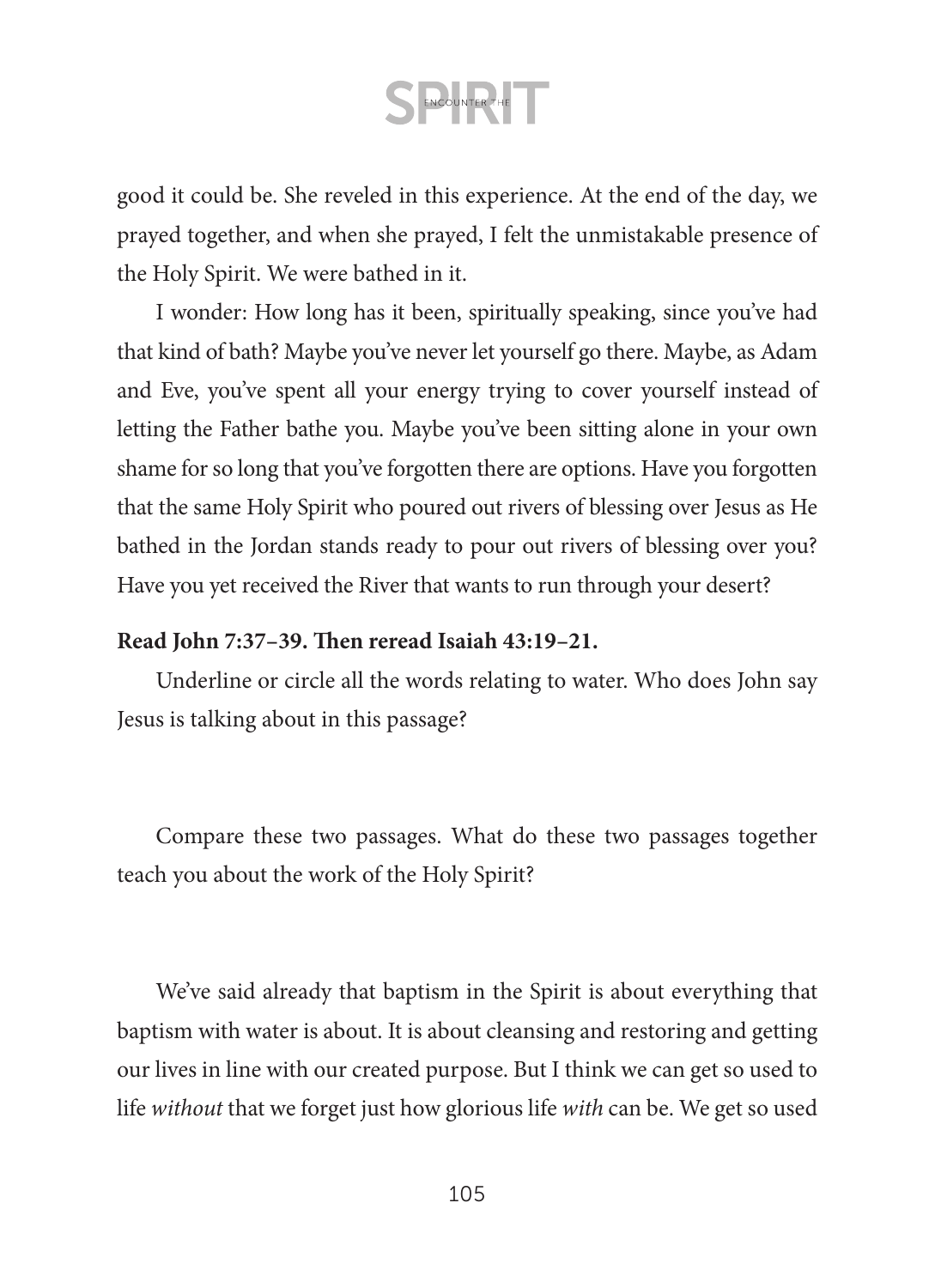to dispensing the Holy Spirit with an eye-dropper that we forget a river is flowing forth that is our spiritual inheritance.

Being baptized—immersed, soaked, covered, *washed*—in the Holy Spirit is a glorious gift. I absolutely believe the Father wants to build a pathway through your wilderness. Jesus wants to pour a river into your dry spirit. The Holy Spirit wants to release you to be a worshipper, to be a laugher, to be a peace giver.

Pray this prayer, earnestly, as an act of worship: "Jesus, fill me with Your Holy Spirit."

#### **Encounter**

#### **Reread John 7:37.**

Did you notice that John is quite careful to record that when Jesus made this invitation He stood up and gave it in a "loud voice"? Close your eyes and imagine the scene.

Why did Jesus stand and use a loud voice?

Are you able to see yourself as someone Jesus is inviting to come and drink?

In your journal, write your response to Jesus' invitation. Be sure to include a "thank-you" for including you on the list of invitees. How will you respond to Jesus' invitation today?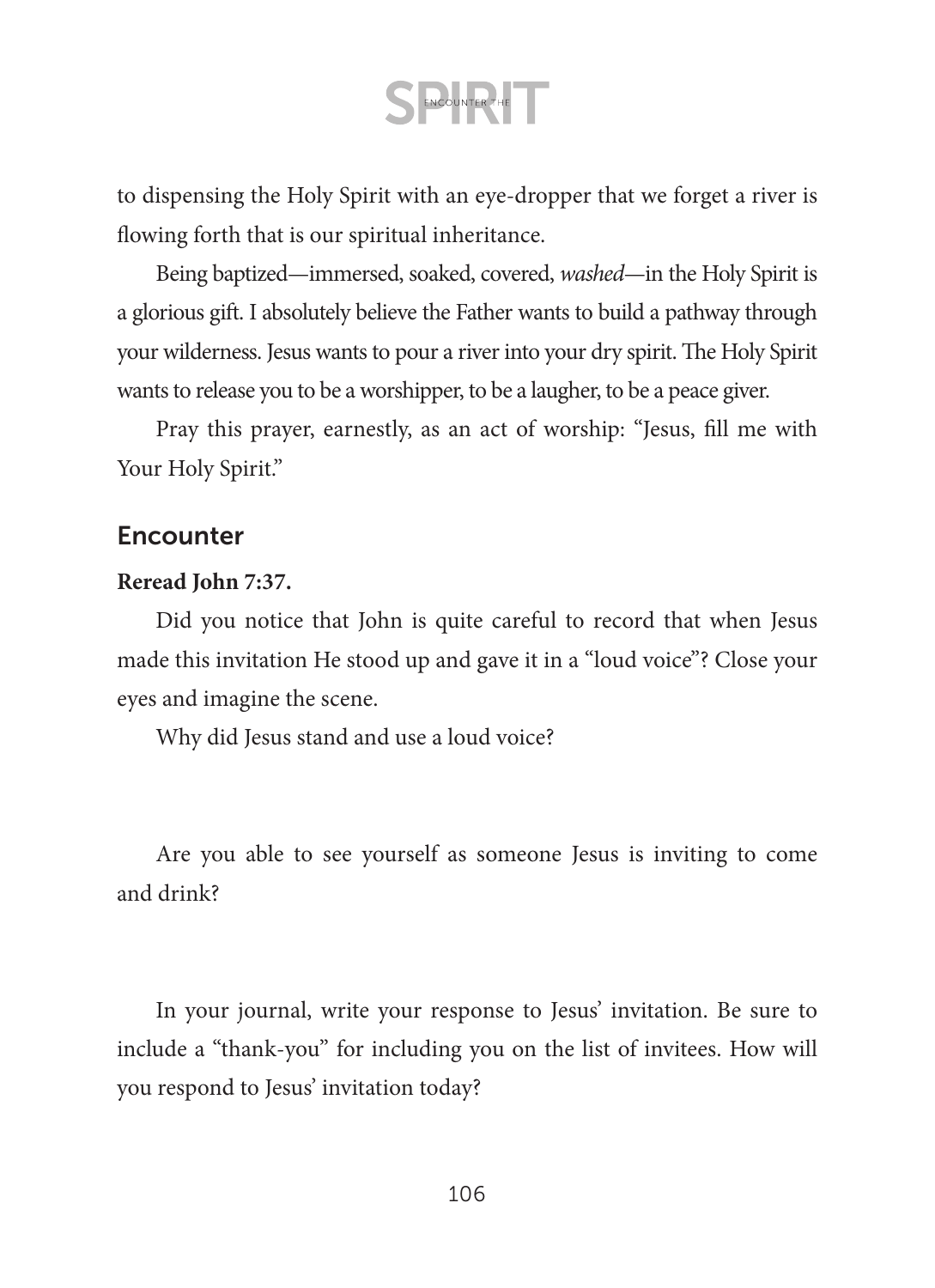### WEEK 5: EXERCISE #4

Great news! We have been called to live in freedom! The war over our souls has been won. The enemy has been defeated. All that is ahead for us now is living headlong into the kingdom. This, in fact, is the biblical definition of freedom: *true freedom is permission to live headlong into the values of God.*

#### **Read Galatians 5:13–26.**

In this section of Paul's letter to the Galatians, he is asking them to separate the good fruit in their lives from the bad. He wants them to get serious about God's vision for their lives. What is the biblical response to this call to freedom (v. 13)?

According to Paul, what is the tension that lives within us? What are the opposing desires?

In the video session, I mentioned a conversation I once had with a young woman who is coming into the good life in the most precious and powerful way. When we talked, she was in the midst of a marvelous season of spiritual awakening. As we talked about what it takes to move from the old life to the new one, she said a couple of things that struck me as wisdom. She said, "God will let you roll around in your sin, but He will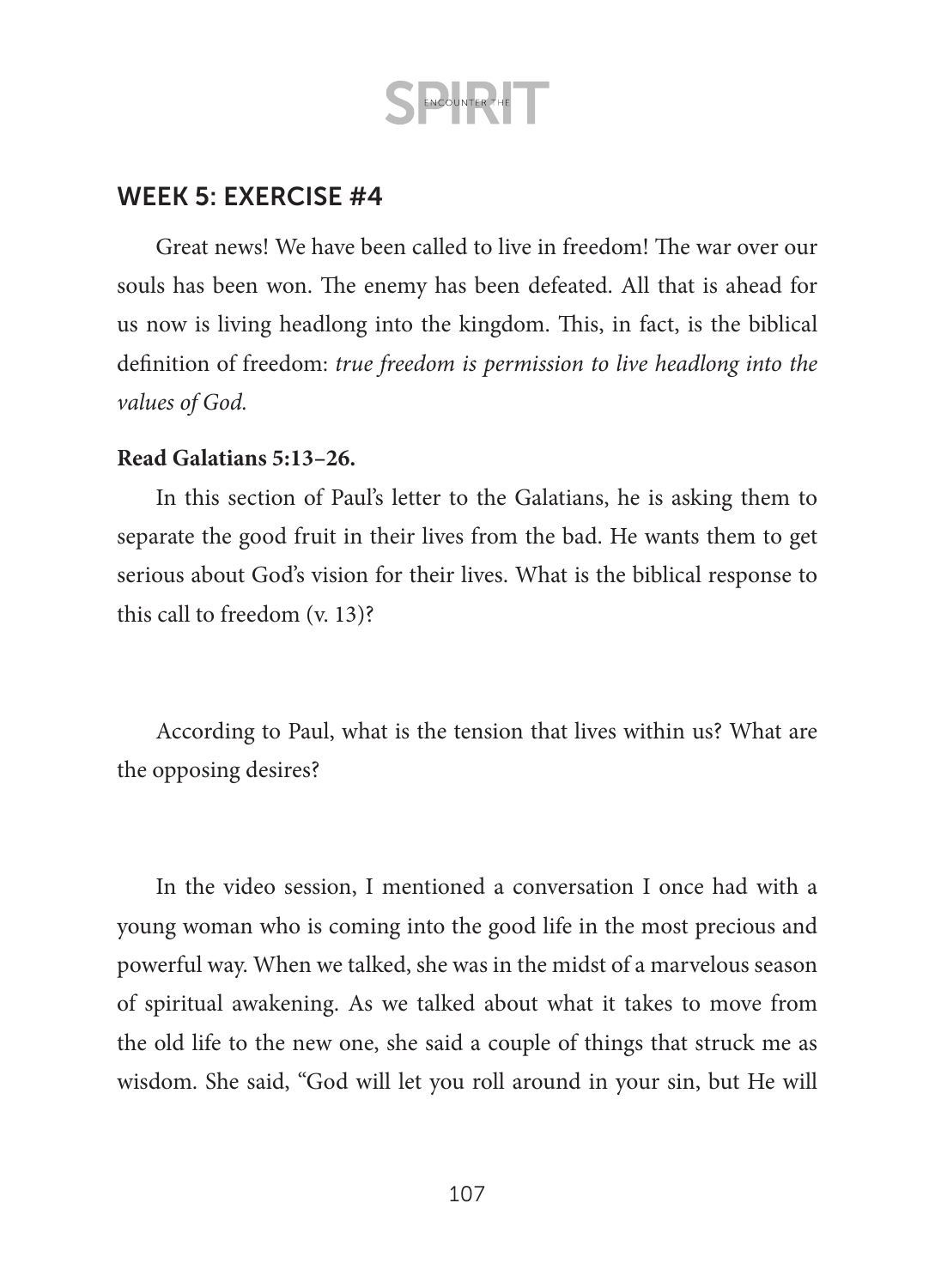also reveal Himself in it." That is a great truth. Because we are people with the gift of free will, we are welcome to choose darkness at any turn. But at every turn, God will be there to reveal Himself, to pursue us, to continually offer us an alternative. God wants us to get passionate about defeating the enemies of our soul.

Paul teaches us in Galatians that God's values are built on the foundation of love. Any other foundation will crumble under pressure, but the love of God frees us from things that seem good but, in the end, limit us. The love of God is the Great Divider, challenging us to decide between the kingdom of Self and the kingdom of God.

Paul isn't telling us anything we don't already know. We all have these two sides: the "us" we want to be and the "us" we are. On our good days, we aspire toward our better nature, the "us" we want to be. But a little stress, a little too much worry, or the wrong thing said in the wrong way, and the "us" that we actually are shows up.

The answer, according to Galatians, is in the power of the Holy Spirit. "Let the Holy Spirit be your guide," Paul says. Then he shows us the options. He actually lays them out side by side, with the fruit of the Spirit set in contrast to the counterfeits offered by the world. Note the similarities and differences in these two lists taken from our Galatians passage.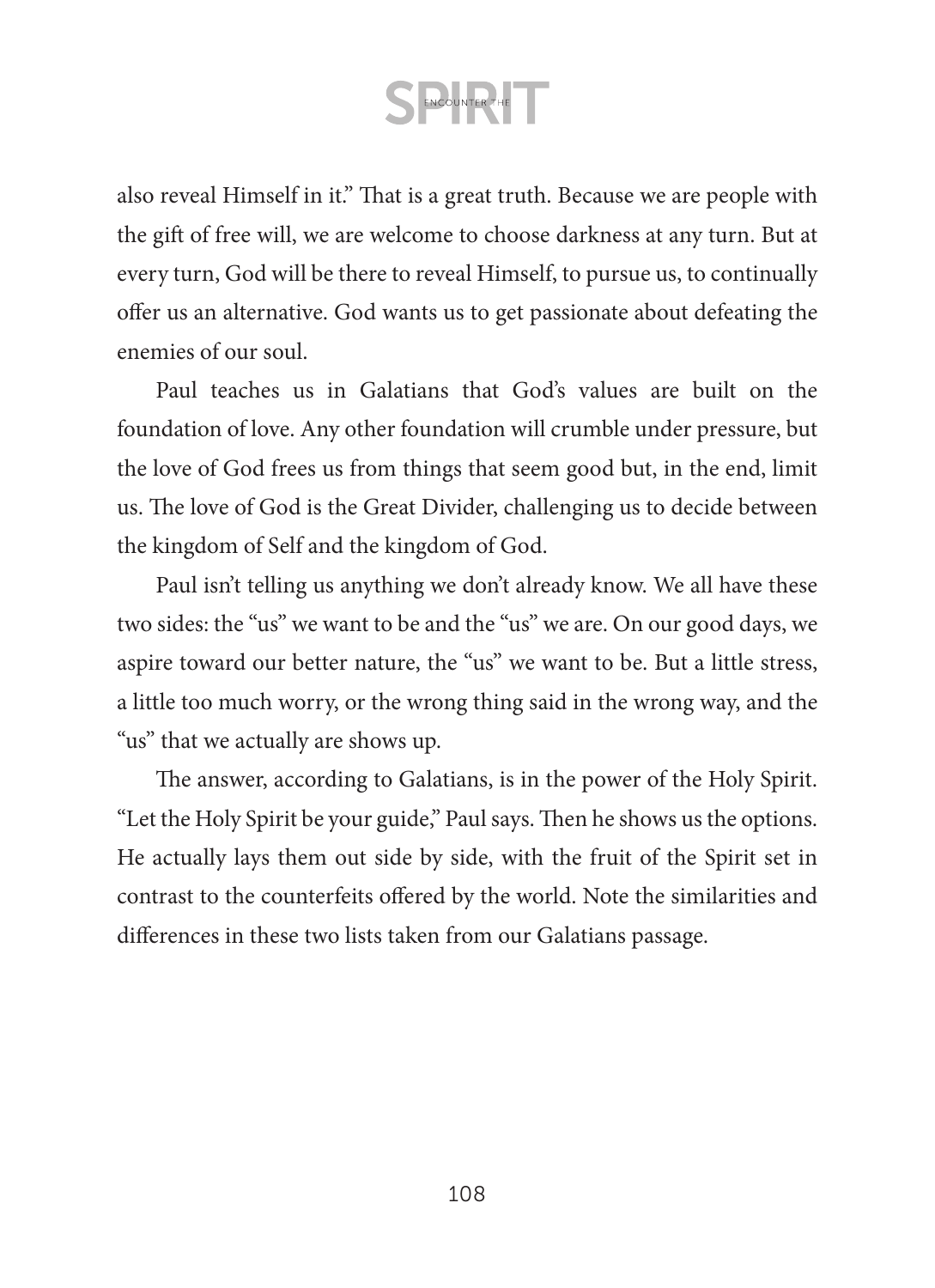| Fruit of the Spirit | Counterfeits Designed by the Enemy of Our Souls                    |
|---------------------|--------------------------------------------------------------------|
| love                | sexual immorality, impurity, lustful pleasures (empty)             |
| joy                 | jealousy (constant comparisons steal our joy)                      |
| peace               | quarreling, outbursts of anger (at war with others)                |
| patience            | restlessness (needing it now)                                      |
| kindness            | dissension, division (putting self before others)                  |
| goodness            | selfish ambition (a wrong heart and wrong motivation)              |
| faithfulness        | sorcery, idolatry (unfaithfulness)                                 |
| gentleness          | hostility (an inability to be patient with others' weaknesses)     |
| self-control        | envy, drunkenness, wild parties (I don't think I have to explain!) |

As we consider these two lists, we do so with the knowledge that we cannot earn our way into holiness. We can only follow the Holy Spirit's leading. This is what people who walk in the Spirit have learned. They know we can't force holiness anymore than a tree forces an apple. By becoming passionate in our pursuit of the Holy Spirit, allowing our lives to be immersed in Him as He fills us, we discover ourselves naturally (or maybe supernaturally) bearing good fruit.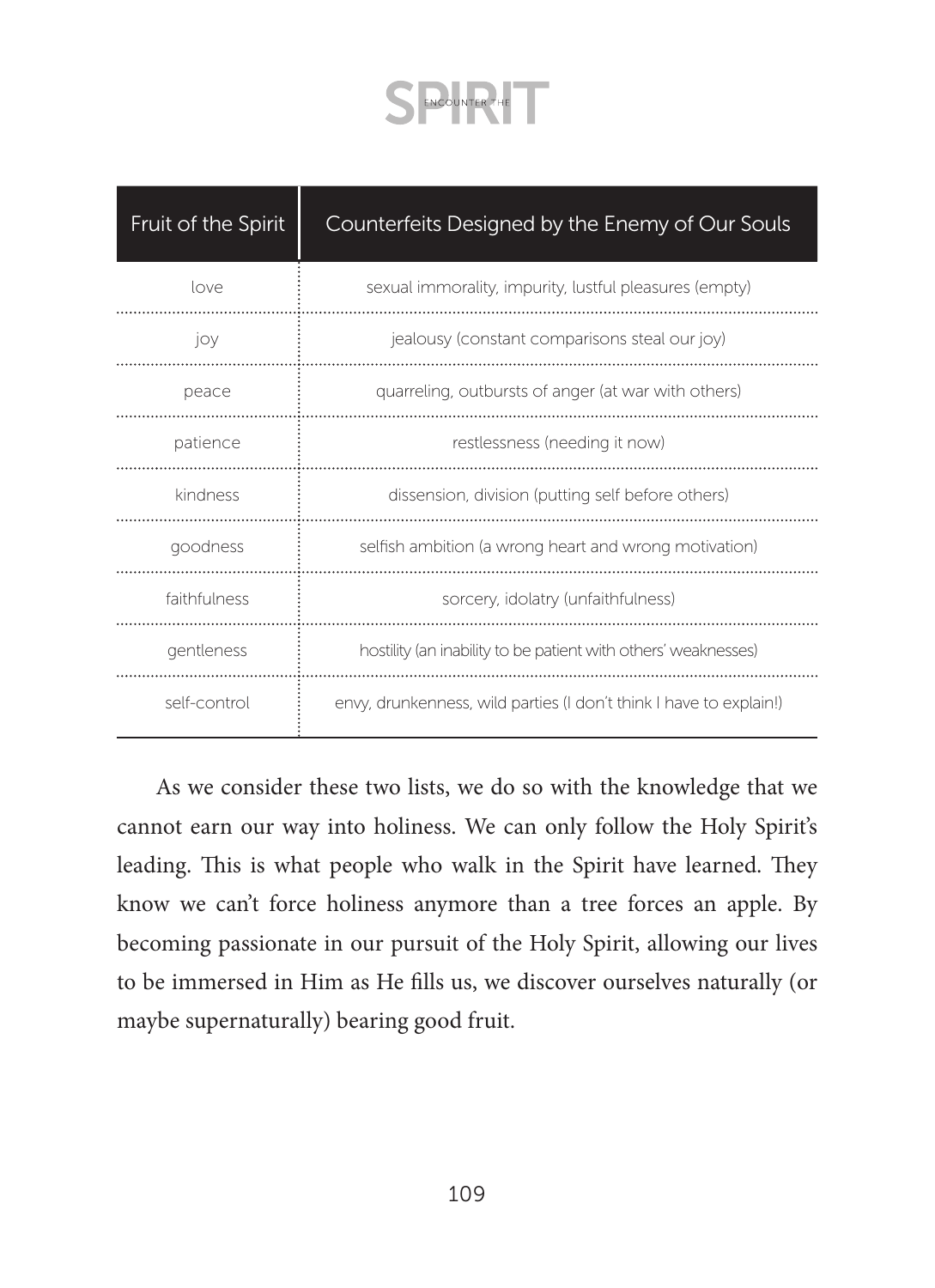### **Encounter**

You are not alone. All of us struggle with the war within, between the two sides of ourselves. We are all both the person we want to be and the person we really are. And just when we think we've made progress—about the time we think we've pulled the two sides of ourselves together—we get a little tired or a little stressed or a little sick and out pops the side of us we thought we'd conquered.

How do we make progress in this reality?

Make a list of the characteristics of the person you want to be. Make another list of the characteristics of who you really are under pressure. Be as specific as you can. Here's an example:

| Who I Want to Be         | Who I Really Am                                        |
|--------------------------|--------------------------------------------------------|
| A team player at work    | When things are stressful,<br>I start to blame others. |
| A wise and loving parent | Quick-tempered, no patience<br>for my kids' mistakes.  |

Using the list of the fruit of the Spirit in Paul's letter to the Galatians, begin to pray into specific areas of your life, asking the Holy Spirit to heal the wounded or broken parts of you so His fruit can be evident in your life.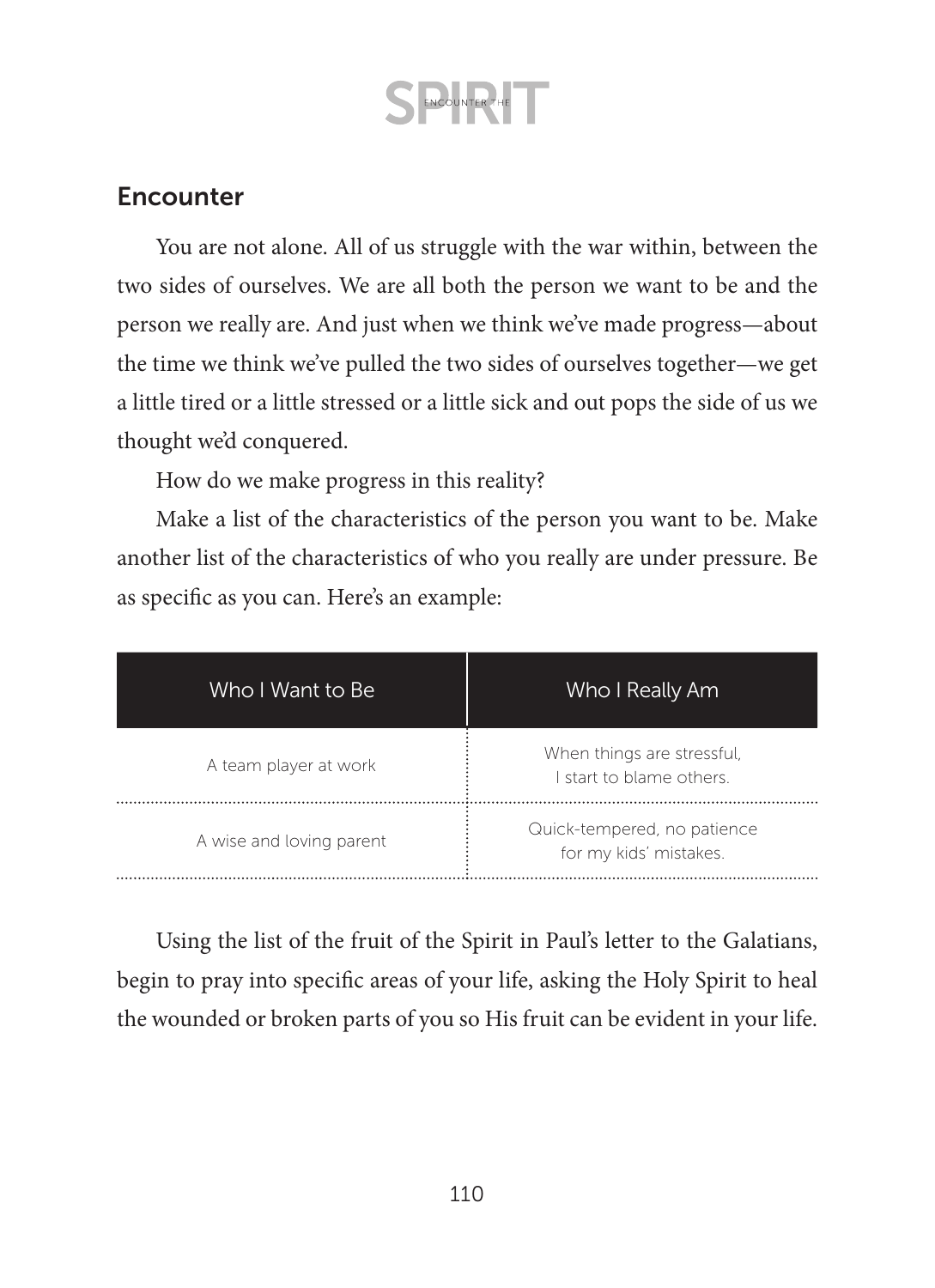### WEEK 5: EXERCISE #5

I've had a few jobs over the years. My first job (I was seventeen) was at a drugstore. Then I taught aerobics for a while before getting a "real job" as a patient representative in a hospital. I actually did that job in two different hospitals. I've also delivered papers, waited tables, and mastered the skill of building sub sandwiches. I was even a phlebotomist for a while in graduate school (extra points if you know what that is). And I briefly ran a preschool program, which is really funny to think about now. Oh, and I also sold weight loss programs for a time.

And those were only my college jobs.

Obviously, none of them was my long-term goal; I was just a poor student trying to pay the bills. I guess my most interesting job (excluding this one) was working in a radio station when my husband and I lived in Japan. There is something sort of surreal about speaking English for four hours a day to people who don't understand a word of it.

I'm pretty sure I didn't make any kind of significant impact on the world by being a deejay in Tokyo, but that job helped me get a foot in the door at a radio station when we returned to the states. And that radio job got my foot in the door with a nonprofit as a director of public relations. And it was while I was working there that I began to open up again to the voice of the Holy Spirit, which is how I finally heard and responded to God's call on my life to become a preacher—the work I believe I was created for.

I thank God I was once a deejay in Japan, so I could eventually hear what God had for me half a world away.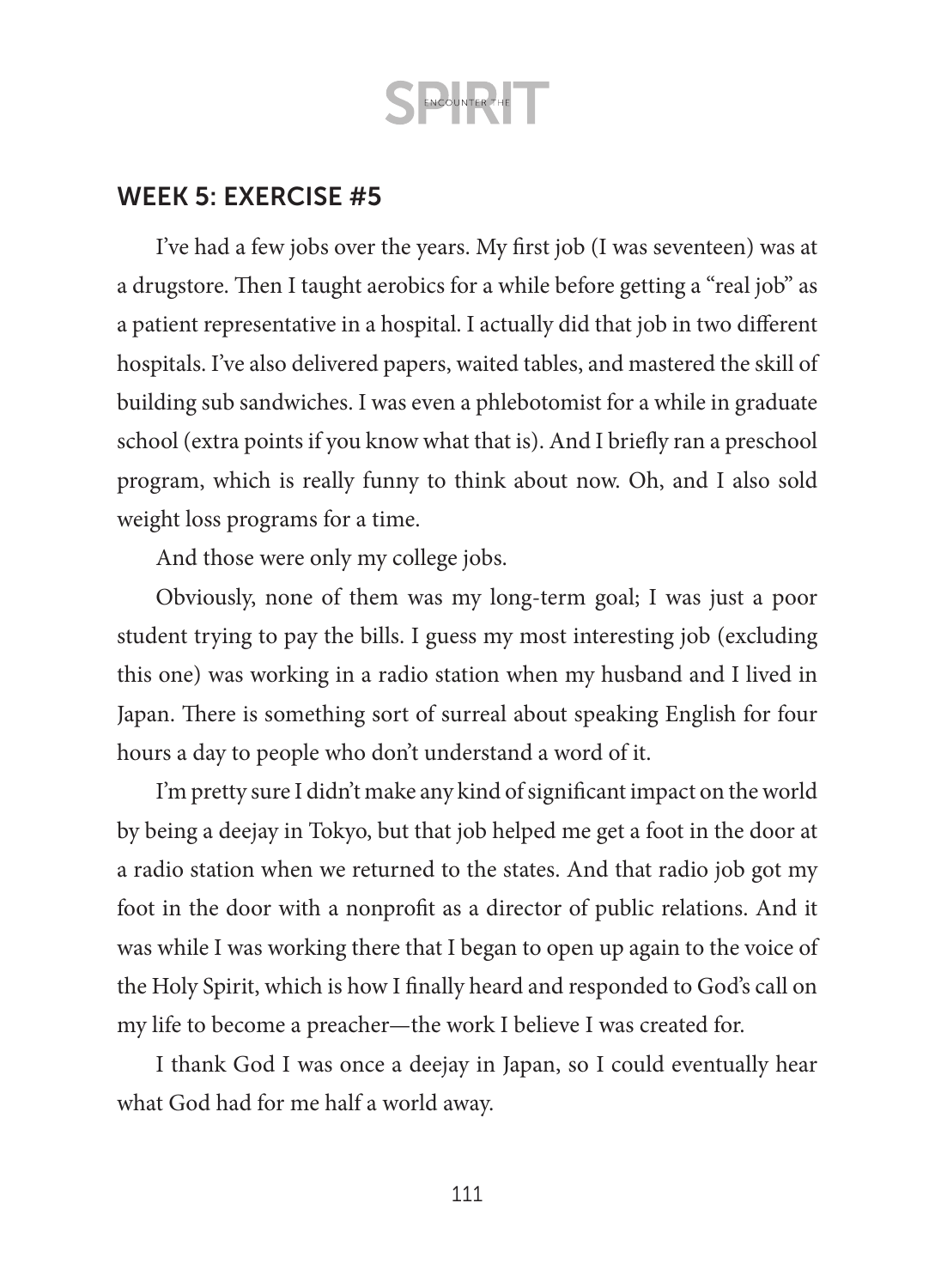Learning to listen to the Spirit and live by the Spirit is a journey and a discipline. Read what Paul has to say to the Galatians.

#### **Read Galatians 5:25–26.**

In your journal, write out these two verses. What three behaviors does Paul list here that are not in step with the Spirit?

In these two verses, Paul gives us a vital key to Spirit-filled living: living by the Spirit is a *choice*. He tells the Galatians and us that if we are going to live by the Spirit, we must also "keep in step with the Spirit." In other words, we play a part in this partnership. Keeping in step is a daily choice, a discipline. It doesn't depend on our emotional readiness or our comforts. It is a conscious decision to listen for the voice of the Spirit and, in obedience, to follow that voice.

The Hebrew word for obedience translates "to hear." The translation of the Greek word takes it a little further: to hear *and listen with submission*. We all know the difference between hearing and listening, right? It is the difference between hearing the voice of your mother telling you to clean your room (think of that old Charlie Brown teacher voice) and actually understanding what she's asking, then doing it.

Obedience can also mean "to trust" or "to pay attention." Obedience is paying attention to the voice of the Spirit so we can join God in His work. A decision to live obediently is a decision to begin seeing things from God's perspective, not ours.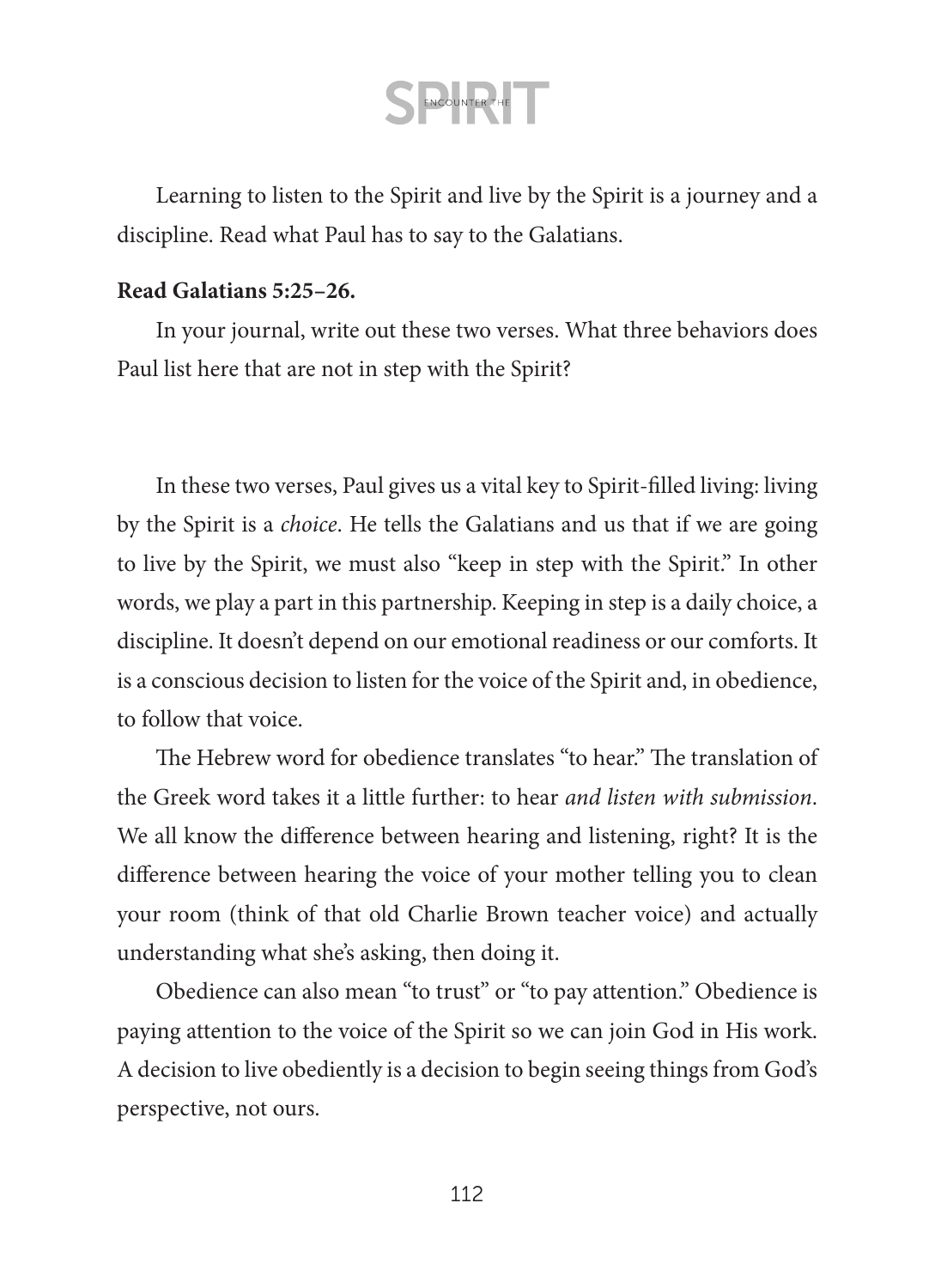It makes me think of our dog and our kitchen floor. I think of our kitchen floor (if I think of it at all) as something to hold me up as I move from the refrigerator to the stove. It is a floor; that's all. But for our dog, that floor is an adventure, especially when I'm cooking (I use that term loosely). Because I'm a messy cook, my dog thinks of the floor as her plate. The whole floor is a plateful of opportunity to catch and consume things that have fallen from above.

For too many of us, our walk in the Spirit is merely a place to put our feet as we move from earth to heaven. That is a flat definition, and not nearly what the Scripture calls us toward. When we think of our life in the Spirit as nothing more than a ticket to heaven, we miss so much. We miss the feast, the opportunity, the wonderful things falling from above.

How are you obediently keeping in step with the Spirit?

### **Encounter**

*Let us keep in step with the Spirit. —Galatians 5:25*

In the last exercise, I mentioned a friend who was experiencing a spiritual awakening. I asked her to tell me what she did to get her life in step with the Spirit, and these were some of the steps she took that worked for her. Maybe you will be helped by these suggestions, too:

**1. Read books related to the Christian life.** Learn from people who have experience. If you need some suggestions of good books to read, check out [www.seedbed.com.](http://www.seedbed.com)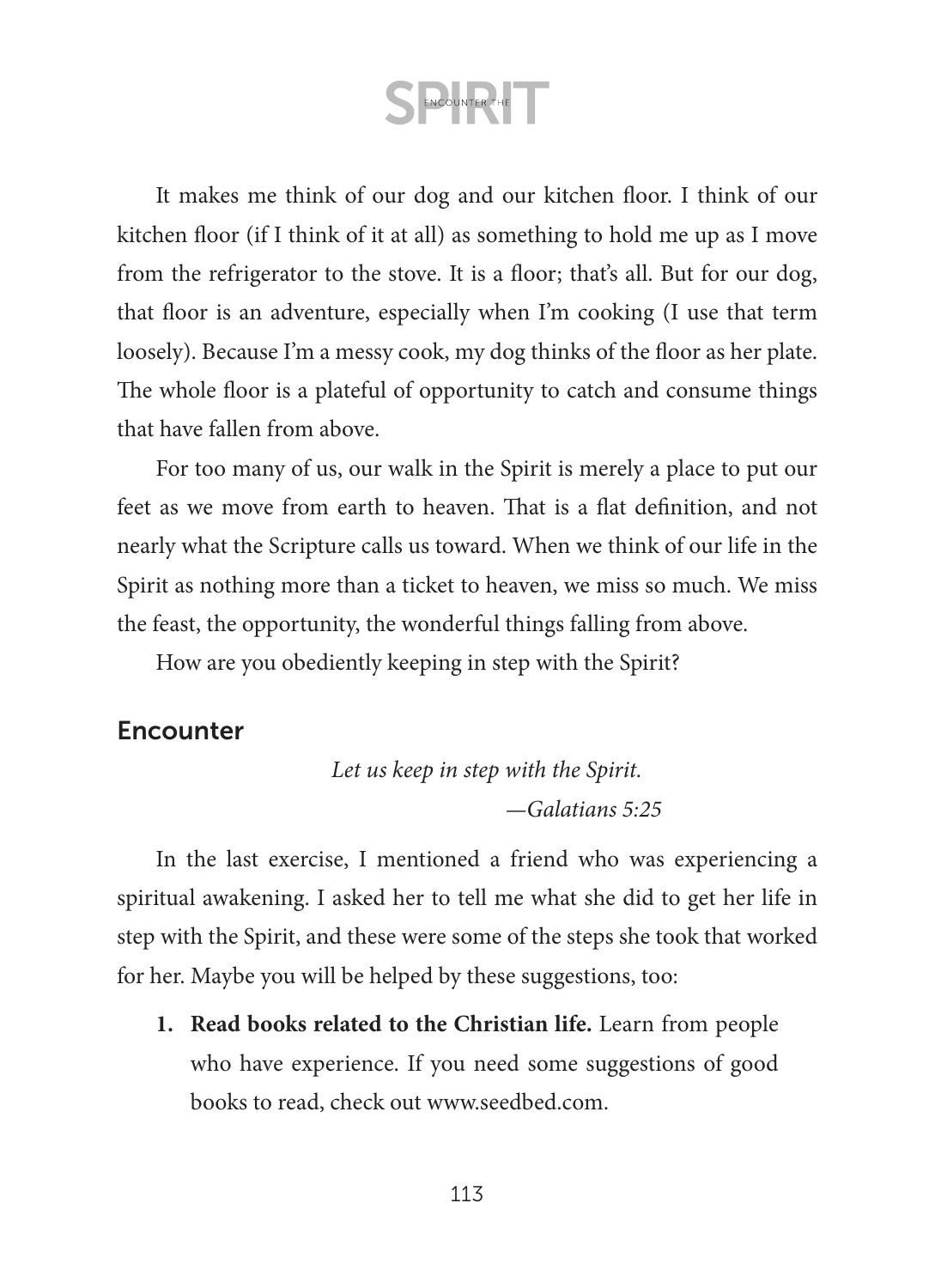- **2. Listen to good music that speaks to your spirit.** In my town, we have an excellent Christian radio station so we're blessed with good music. If your town doesn't offer that option, try listening to a few artists online. When you've found some you enjoy, create your own station by downloading music onto your phone. This has been a great source of inspiration for me.
- **3. Stay close to people who are in the River**. My friend belongs to a group, and she says it really helps. If you have issues that could benefit from a twelve-step approach (in my opinion, everyone could benefit from a twelve-step approach to life), go online and look for a Celebrate Recovery group in your area.
- **4. Read the Bible.** If you don't already have a reading plan, go to [www.youversion.com](http://www.youversion.com) and pick one. They have hundreds to choose from.
- **5. Pay attention to God's timing.** Timing is God's business. No wonder the psalmist came back to this refrain often: "Wait for the LORD; be strong, and let your heart take courage; wait for the LORD!" (Psalm 27:14 ESV). We wait for His leading because all of this, ultimately, is about God.

What needs to change in your life if you are going to go with God?